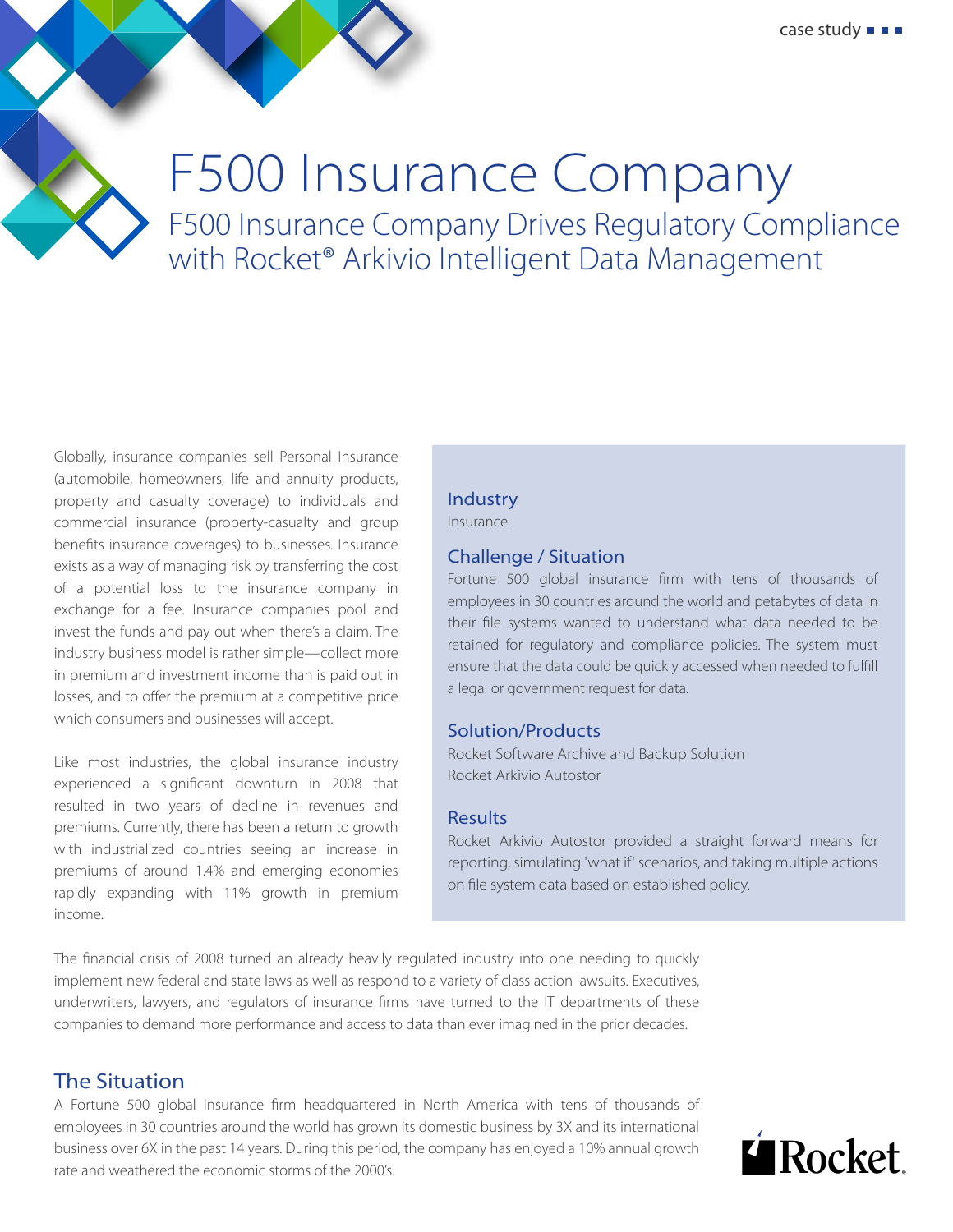However, performing at the top of their industry does not make them immune from regulatory and compliance scrutiny. This is most evident in the amount of information now being requested by lawyers and regulators during litigation discovery and audits. In addition to seeking claims and underwriting files, the IT department is being asked to produce a broad range of documents. These files can include policy-drafting histories, advertising/marketing documents, communications with reinsurers, communications with other insurers, reserve information, regulatory approval information, claims manuals/guidelines, claims handler training materials, claims files from other similar claims, and complaints filed against the firm.

This firm's IT and corporate compliance departments contacted the Rocket Arkivio team to help them intelligently manage the petabytes of data they have in their file systems. They wanted tools to sort through the information stored on a variety of servers and to help them understand what data needed to be retained for regulatory and compliance policies. They also wanted the system to ensure that the data was in the right location to be quickly accessed when needed to fulfill a legal or government request for data.

# The Challenge

The corporate compliance department required employees to manage records in accordance with the firm's records and information management policies. While employees were well trained and diligent about this part of their responsibility, there was little to no information on what data was to be stored in the company, or the type of content, usage, growth, or its age.

The Senior IT Project Manager supporting the firm's legal and compliance teams further described the challenge: "Our file sharing environment has been around for a long time. It obviously contains 'cold' data —data that is old, outdated, and stale. This cold data still needs to be managed in accordance with the company's records and information management policies. It was difficult to manage our systems to enforce a defined policy since the information and statistics about the environment in terms of the amount and type of content did not exist. We needed an intelligent system solution that could gather data about the various aspects of our data infrastructure. Additionally, the system needed to provide us with the ability to systematically implement and execute on a consistent policy in our file share environment. This would ensure our compliance with the firm's records and information management processes and to reduce IT and legal risk."

# The Solution

This F500 insurance firm chose Rocket Arkivio Autostor to meet their compliance and regulatory retention policies. "We chose the Rocket Arkivio intelligent data management software because it provided a straight forward means for reporting, simulating 'what if' scenarios, and then providing the ability to take multiple actions on content based on established policy," continued the Senior IT Project Manager.

*"The Rocket Arkivio software is a robust system and I feel like we are only scratching the surface of what we can do with it to intelligently manage our data. We have plans to expand its use by creating more detailed reports to provide us with even more granular application of policies to files, and users based on the content they create."* 

> Senior IT Project Manager Fortune 500 global insurance firm North America